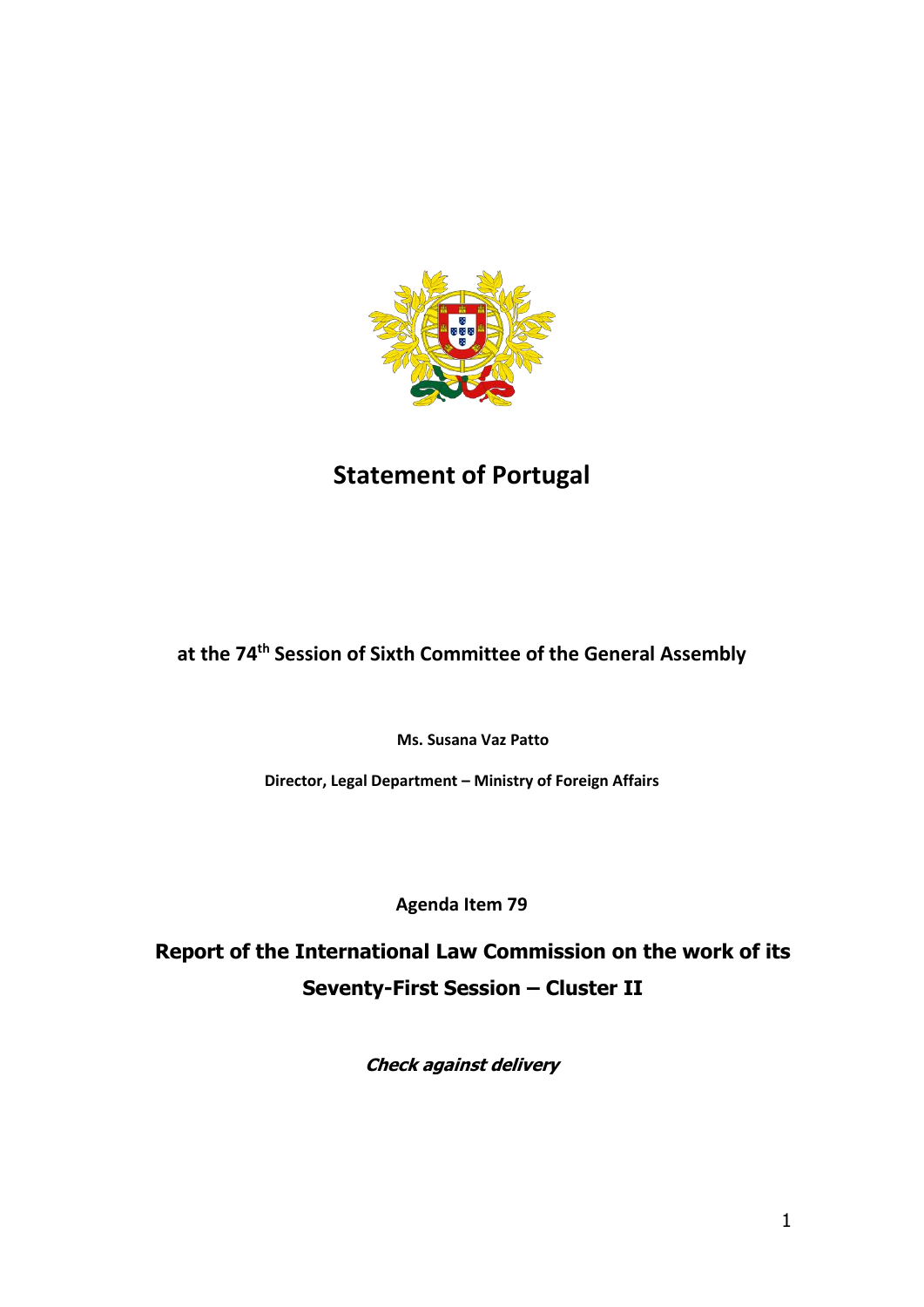#### **Protection of the Environment in Relation to Armed Conflicts**

### **(Chapter VI of the ILC Report)**

Mr. Chairman,

Allow me to first address the topic 'Protection of the Environment in relation to Armed Conflicts'.

I will begin by expressing my delegation's appreciation for the work of the Special Rapporteur, Ms. Marja Lehto, in her second report. Allow me to also acknowledge the Commission's efforts leading to a successful conclusion of the first reading of 28 Draft Principles on this topic and to congratulate it for this important achievement.

Portugal will submit its written comments and observations in due time as requested by the Commission. At this time we would like to offer just a few remarks.

Mr. Chairman,

These draft Principles strike an interesting balance between the codification of International Law and elements of its progressive development, which Portugal welcomes.

Moreover, the discussions on this topic echo a progressive perspective of armed conflicts and their impact and continue to confirm the view that armed conflicts are not exclusively ruled by International Humanitarian Law. It is thus particularly encouraging to note that the draft Principles incorporate rules and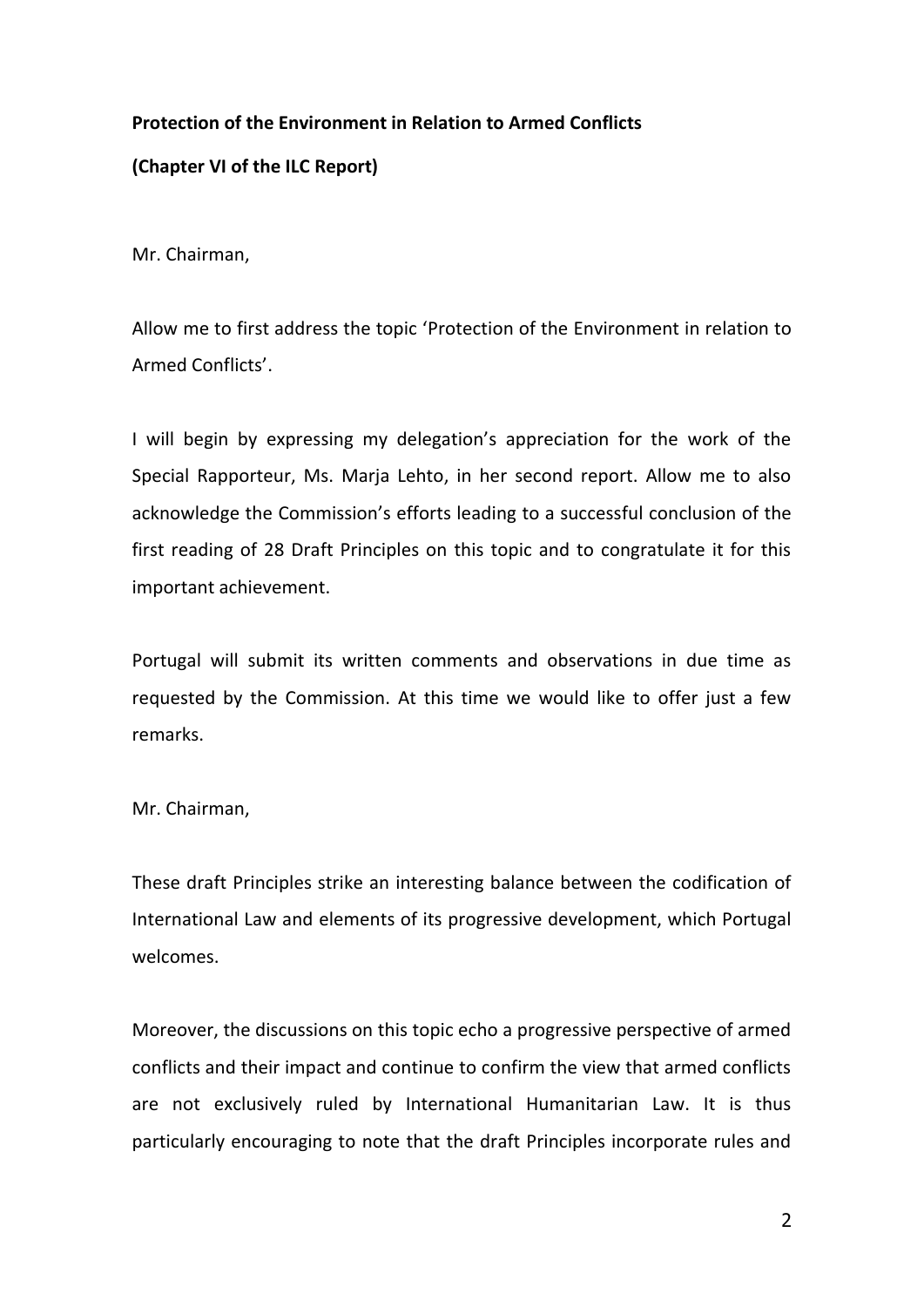recommendations relating to International Human Rights Law, Law of the Sea, International Criminal Law and International Environmental Law.

We would also like to underline the reference to non-state actors in the draft Principles, recognizing its relevant role in humanitarian assistance and in the protection of the environment.

#### Mr. Chairman,

*In her opening statement at the 42nd session of the Human Rights Council, Ms. Michelle Bachelet said she was "(…) encouraged by the increasing recognition of the right to a healthy and sustainable environment, in over 100 national and regional laws, which defines the relationship between the environment and human rights". The High Commissioner for Human Rights also recalled that "all people, everywhere, should be able to live in a healthy environment and hold accountable those who stand in the way of achieving it.". The human right to a healthy and sustainable environment calls for positive action on the part of States in the different stages of the armed conflict cycle.*

We welcome the scope *ratione temporis* underlying the International Law Commission's choice to address the protection of the environment before, during and after an armed conflict, through preventive and remedial measures. This approach is similar to the one characterising the international legal framework on the protection of cultural heritage in relation to armed conflicts. In fact, Draft Principles 4 and 17 bring together the concepts of "environmental importance" and "cultural importance". *Portugal sees this approach as favouring a systematic and integrated international legal framework on the protection of values and objects that are of significant interest and need to all of*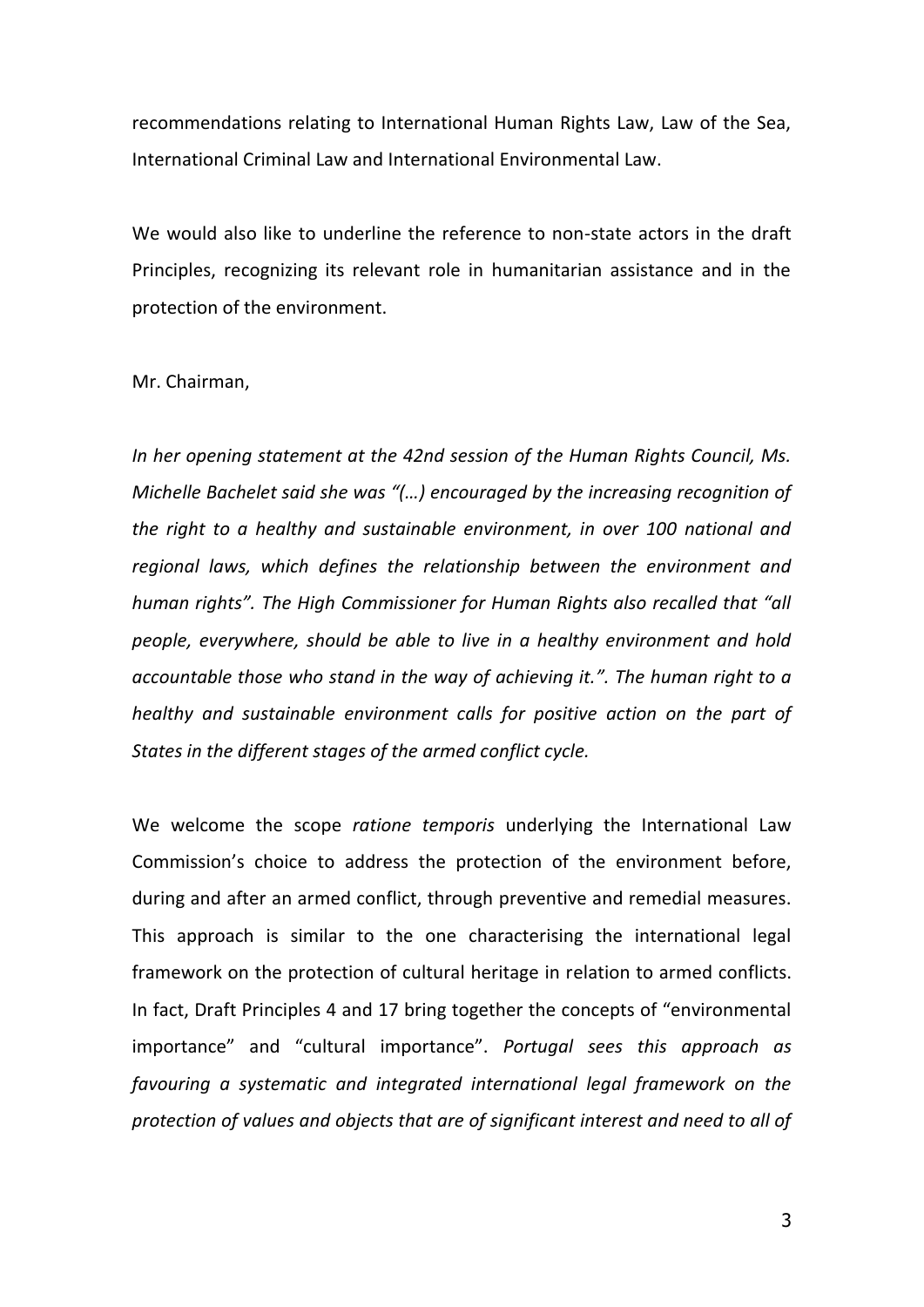*Humanity – and not only to the people inhabiting the sites where those objects are located at.*

Mr. Chairman,

Even though the majority of the codified law of armed conflict refers to international armed conflicts, most current armed conflicts are of a noninternational nature. Additionally, and according to the United Nations Environment Programme, over the last 60 years, at least 40 percent of all internal conflicts have been linked to the exploitation of natural resources. Therefore, and regarding the scope *ratione materiae* of the Draft Principles, Portugal welcomes the fact that the Commission makes no general distinction between international armed conflict and non-international armed conflict, thus covering both types of armed conflict.

*Nevertheless, a suitable concept of "environment" should not be reduced to the natural resources available at a given area and at a given time. The Commission has made this clear, for example in Draft Principle 19 on "Environmental modification techniques". It is important, in our view, to reiterate that the environment is a common good of all Humanity. It should hence be a common endeavour of States, international organisations, corporations and individuals to fight environmental degradation and to cooperate in the protection of the environment everywhere and at all times, including in relation to armed conflicts, whatever their nature or how long they last.* 

Mr. Chairman,

We understand that an absolute protection of the environment is not viable. Indeed, a conditional protection of the environment is necessary to guarantee a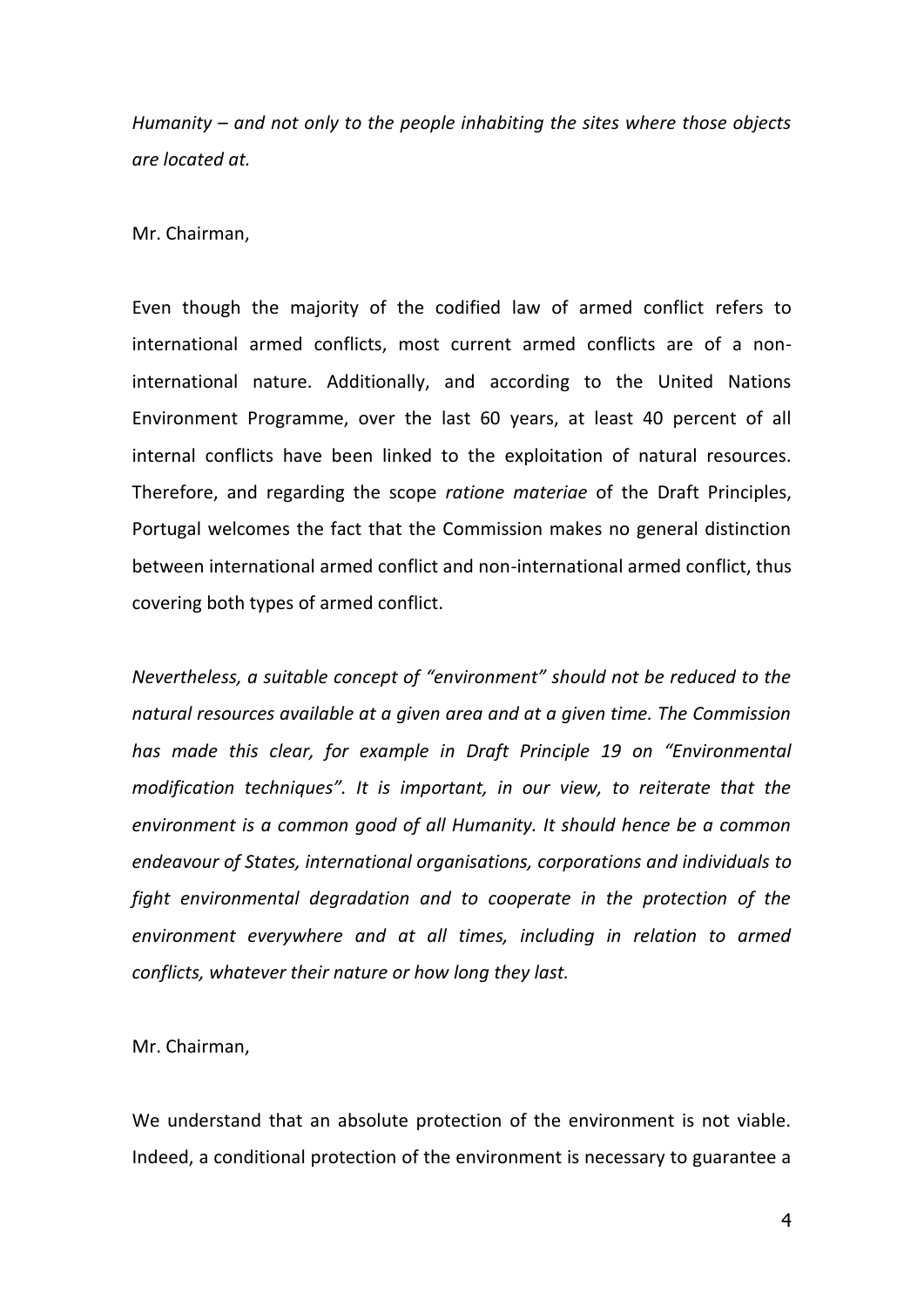balance between military, humanitarian, and environmental concerns. In general, the Principles as they are currently drafted reflect the possible balance.

*Nonetheless, Portugal would hope for a more ambitious text in Draft Principle 17. Draft Principle 17 provides that an area of major environmental and cultural importance designated by agreement as a protected zone shall be protected against any attack, as long as it does not contain a military objective. Draft Principle 4, on the "Designation of protected zones", provides that States should designate, by agreement or otherwise, areas of major environmental and cultural importance as protected zones. Paragraph 3 of Draft Article 13 states that "No part of the natural environment may be attacked, unless it has become a military objective".*

*In fact, when Draft Principles 4, 13(3) and 17 are read together, in the case where a major environmental and culturally important area was designated by a mean other than an agreement between the parties at war, under Draft Principle 17 that zone would no longer be protected against attacks, even if it is not a military object.* 

*Even if the term "agreement" is understood in a broad sense, Draft Principle 17 could still impair the protection of a site that would otherwise be protected under Draft Principle 4 or pursuant to Draft Principle 13. Portugal is not convinced that, as the Commission argues, Draft Principle 17 enhances the protection conferred under Draft Principle 13. We would recommend that these Draft Principles be harmonized so that the status and protection of a site under international law is respected as long as it is not used as a military object and regardless of how that designation took place, whenever such site has been designated as being of major environmental and cultural importance.*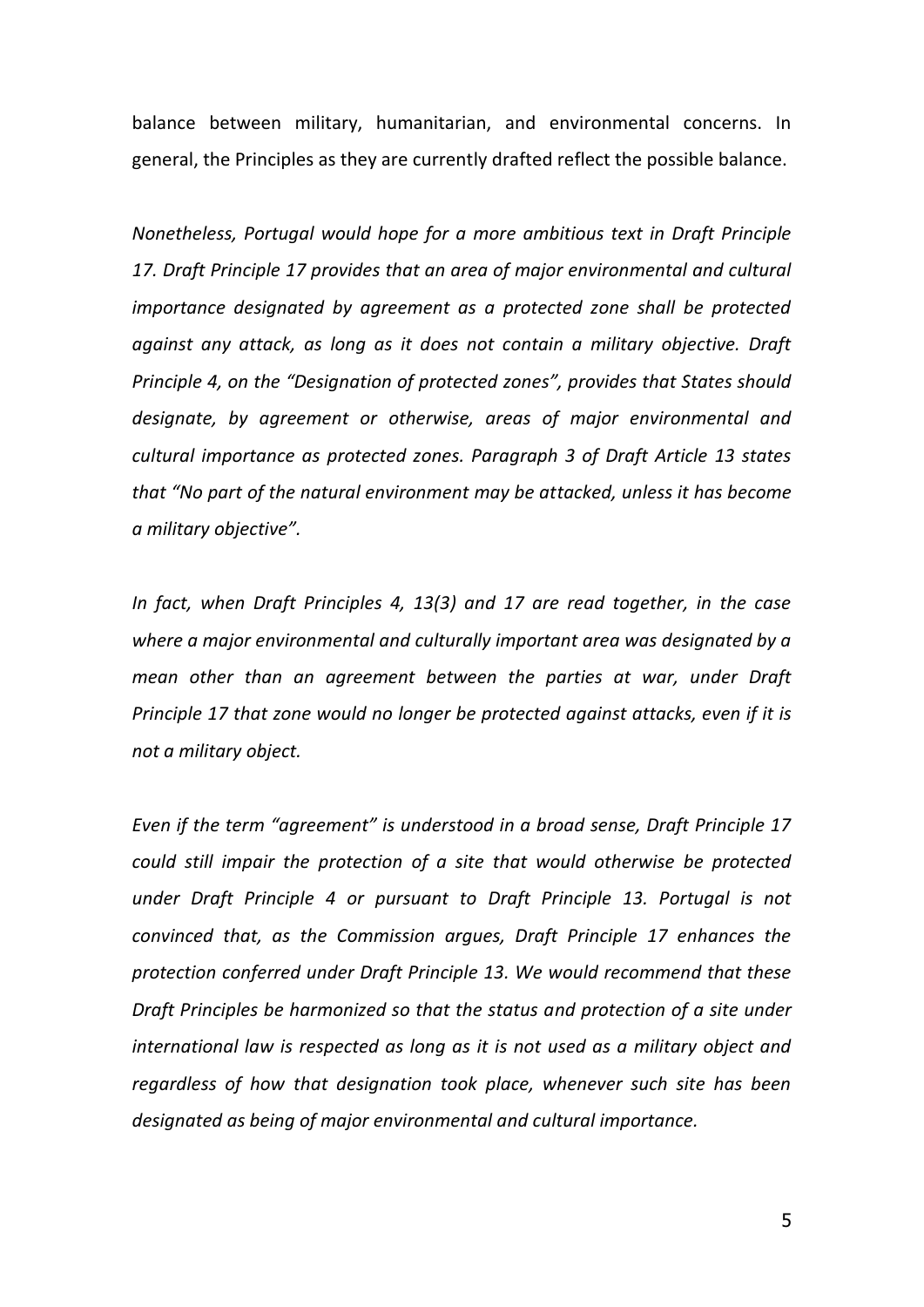### **Immunity of State Officials from Foreign Criminal Jurisdiction (Chapter VIII of the ILC Report)**

Mr. Chairman,

Allow me to now address the topic 'Immunity of State Officials from Foreign Criminal Jurisdiction'.

Portugal would like to thank the Special Rapporteur, Ms. Escobar Hernández, for her seventh report which, together with last year's sixth report, formed the basis for the Commission's work on the topic this year.

Mr. Chairman,

My delegation wishes to convey our support to the approach suggested by the Special Rapporteur regarding the procedural aspects of immunity. These aspects are key in making the immunity framework operational and in guarantying a balance between, on the one hand, the prevention of politically motivated proceedings and the abuse of jurisdiction and, on the other hand, the rights of victims.

*Therefore, in our view, elaborating on the procedural safeguards cannot result in an undesired reinforcement of the immunity of high officials. Safeguards should not be conceived just as a means to strike a balance between the forum State and the State of the official; they have also to take into consideration the rights of victims.*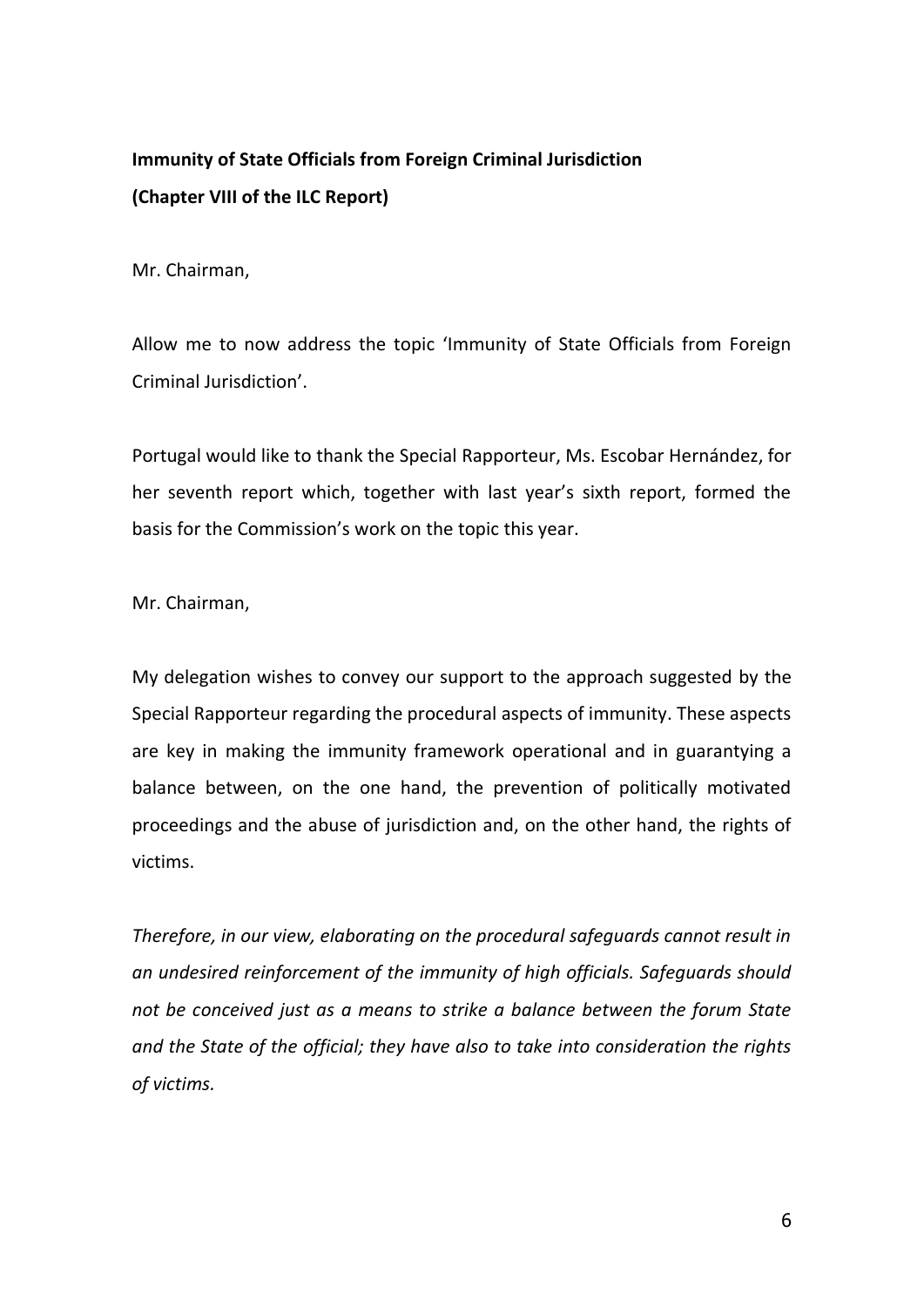We also recognize that many of the proposals put forward by the Special Rapporteur constitute progressive development of international law. We would nevertheless recommend a further review of State practice from more diverse regions. A streamlining of the draft Articles 8 to 16 would also be welcomed.

Mr. Chairman,

My delegation agrees, in general, with draft Article 8 and welcomes the flexible approach taken.

In what concerns draft Article 9, we underline the view that the participation of different organs in the determination of immunity of State officials depends on the national law of each State. In Portugal's case, the strict separation of powers foreseen in our Constitution implies than only the courts have the competence to determine the immunity, while the Government is strictly barred from any kind of intervention in such determination.

Regarding draft Article 11, the diplomatic channels are the preferred means to communicate the waiver of immunity, and not a secondary means as the draft Article seems to imply. In fact, the waiver is in principal a decision taken by the State organ responsible for the foreign policy. We would therefore recommend that draft Article reflects the international practice of communicating a waiver of immunity through diplomatic channels. The diplomatic channels should also be the preferred means regarding the communications referred to in draft Articles 12 to 15.

Also in relation to draft Article 11, we wish to support the irrevocability of the waiver as a general rule. In our opinion, the waiver can only and exceptionally be revoked by agreement between the State of the official and the forum State.

7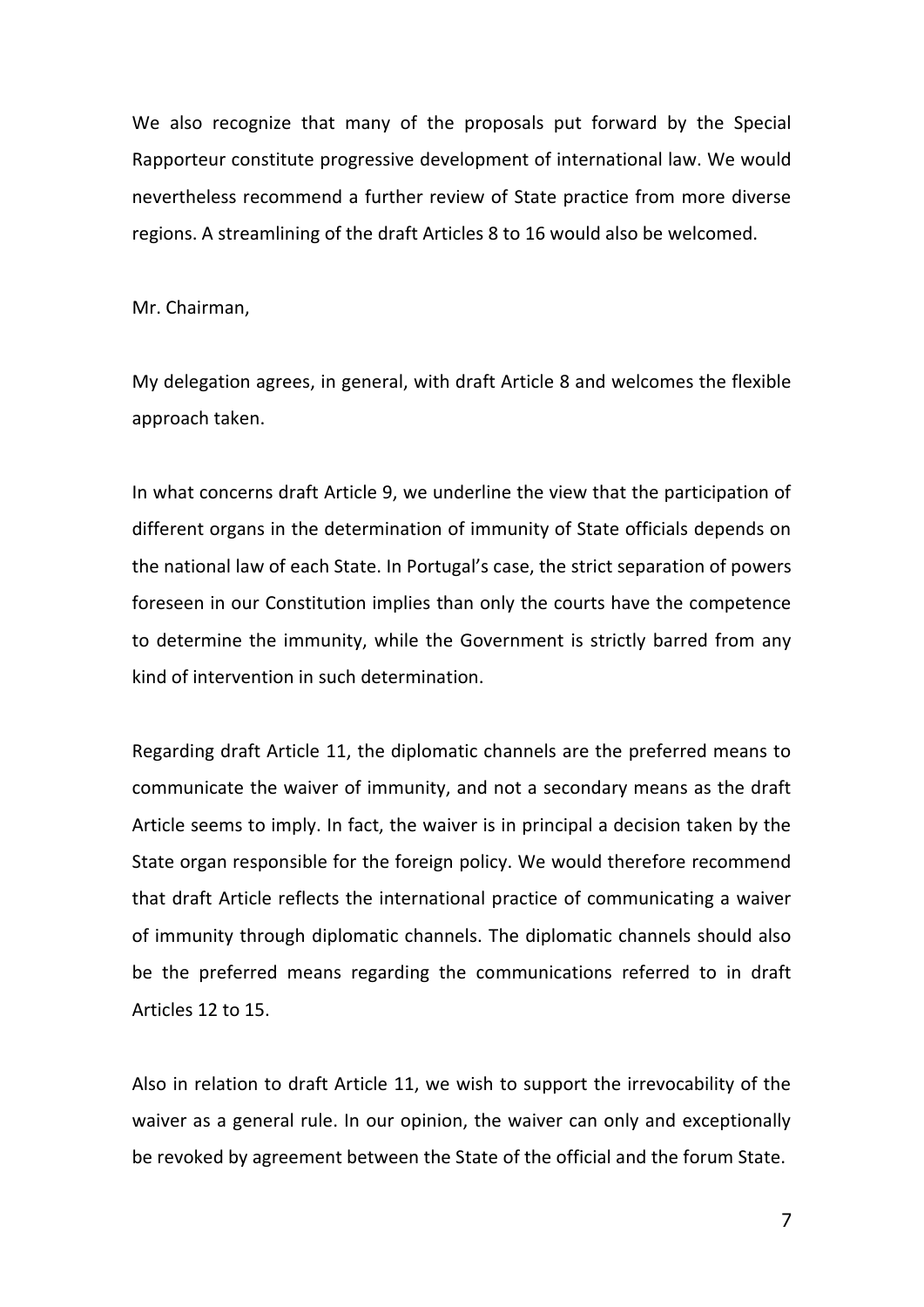Mr. Chairman,

We ask the Commission to take a clear position on the final form of these draft Articles in its next report, which at this moment is already an important element for consideration by Member States.

To conclude, Portugal encourages the Commission to continue its deliberations on this relevant topic and to complete its work on first reading at its upcoming session of 2020.

#### **Sea-Level Rise (Chapter X of the ILC Report)**

Mr. Chairman,

Allow me now to address the topic 'Sea-Level Rise in Relation to International Law'. My delegation would like at the outset to praise the Commission for including the topic in its programme of work.

Seas are rising and we must address this complex issue that is already a major threat to low-lying island nations.

Mr. Chairman,

In this vein, Portugal fully supports the Commission's decision to establish a Study Group to identify and analyse the legal questions of this topic, including the proposed programme, procedures and working methods. We look forward